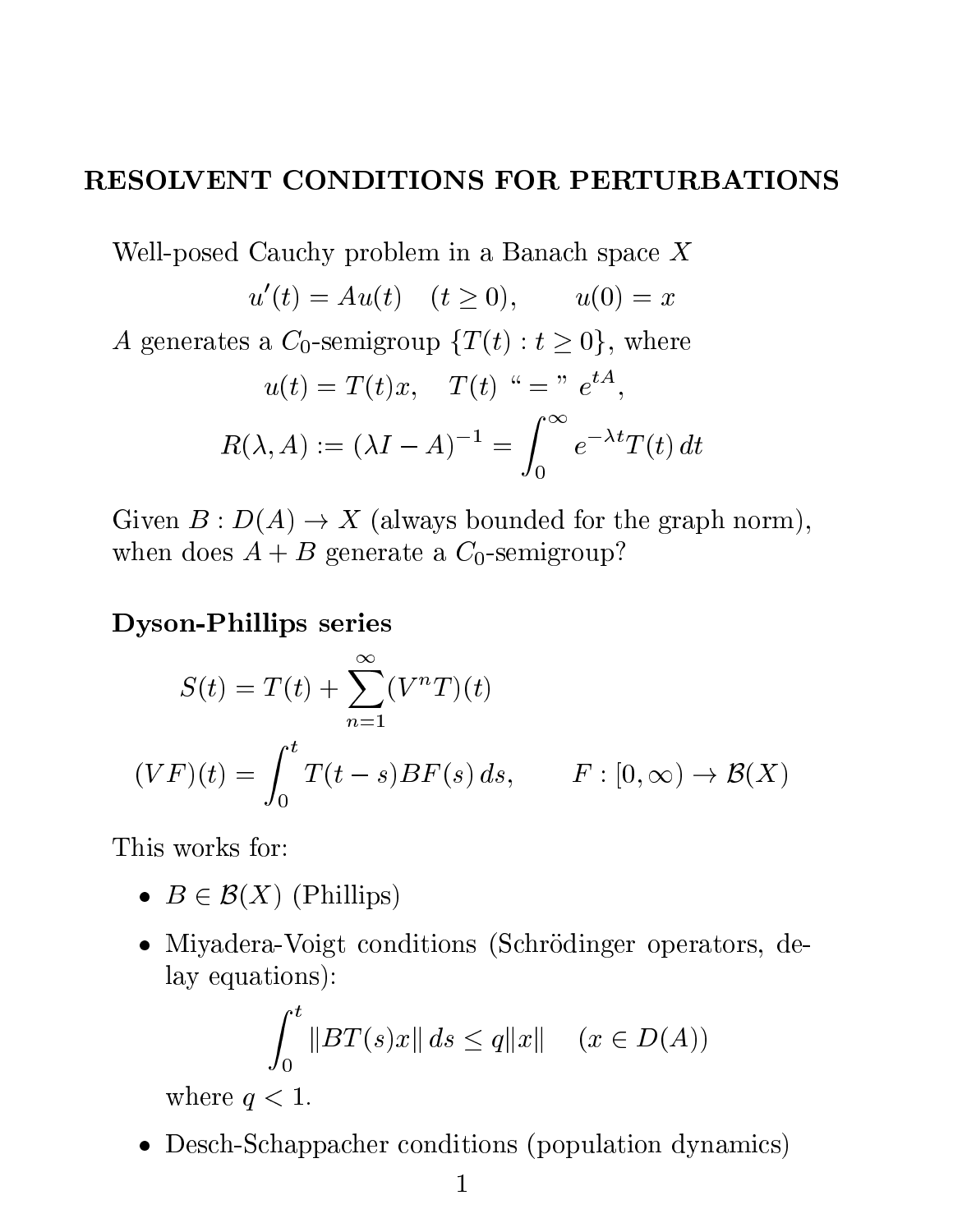#### Resolvent estimates

General Hille-Yosida conditions are not amenable to perturbations.

First-order resolvent conditions are amenable:

$$
R(\lambda, A + B) = R(\lambda, A)(I - BR(\lambda, A))^{-1}
$$

• T contractive, A dissipative,  $\|\lambda R(\lambda, A)\| \leq 1$   $(\lambda > 0)$ .

If  $B$  is dissipative with A-bound less than 1, then  $A + B$  generates. (Lumer-Phillips)

• T holomorphic,  $\|\lambda R(\lambda, A)\| \le c$  (Re  $\lambda > \omega$ ).

If B has A-bound 0, then  $A + B$  generates. (Hille)

If B is A-compact, then  $A + B$  generates. (Desch-Schappacher)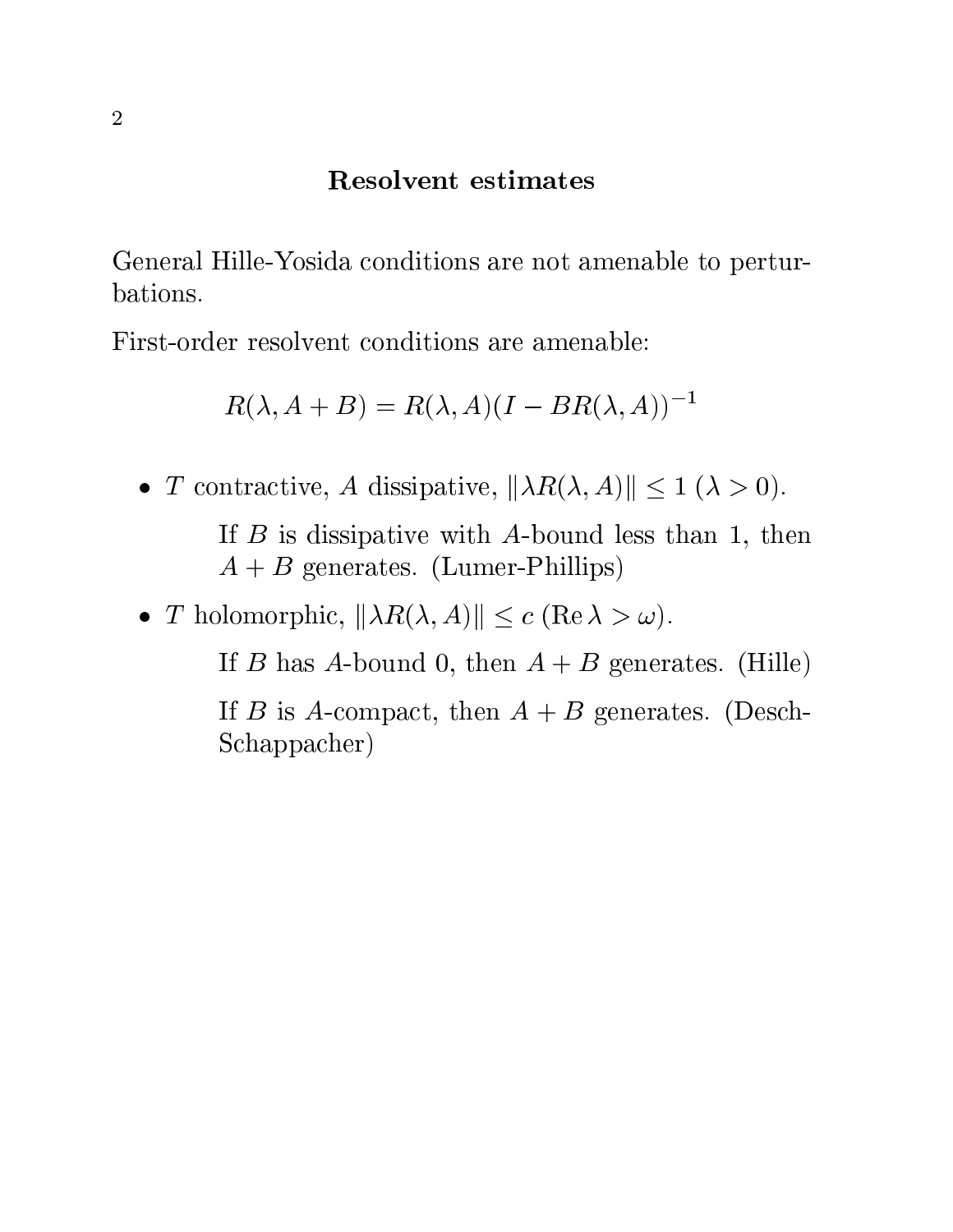#### A second-order integral condition

Second-order resolvent conditions are reasonably amenable to perturbations.

Theorem (Gomilko, Shi-Feng). Suppose that A is closed and densely defined with  $\sigma(A) \subseteq {\{\lambda : \text{Re }\lambda \leq 0\}}$ , and suppose that for all  $x \in X$  and  $y \in X^*$ ,

$$
\sup_{a>0} a \int_{-\infty}^{\infty} \left| \langle R(a+is,A)^2 x, y \rangle \right| ds < \infty.
$$

Then A generates a bounded  $C_0$ -semigroup on X.

**Corollary.** Suppose that A is closed and densely defined on a Hilbert space  $H$ . Then  $A$  generates a  $C_0$ -semigroup if and only if there exists  $\omega$  such that, for all  $x \in H$ ,

$$
\sup_{a>\omega} a \int_{-\infty}^{\infty} \|R(a+is, A)x\|^2 ds < \infty,
$$
  
\n
$$
\sup_{a>\omega} a \int_{-\infty}^{\infty} \|R(a+is, A)^*x\|^2 ds < \infty.
$$

Theorem (Kaiser-Weis; B.). Suppose that A generates a  $C_0$ -semigroup on a Hilbert space H, and B :  $D(A) \rightarrow$ H. Suppose that there exist  $q < 1$  and  $\omega$  such that  $\sigma(A) \subset$  $\{Re \lambda \leq \omega\}$  and

 $||BR(\lambda, A)|| \leq q, \qquad ||R(\lambda, A)By|| \leq q||y|| \quad (y \in D(A))$ 

whenever  $\text{Re }\lambda > \omega$ . Then  $A + B$  generates a  $C_0$ -semigroup on H.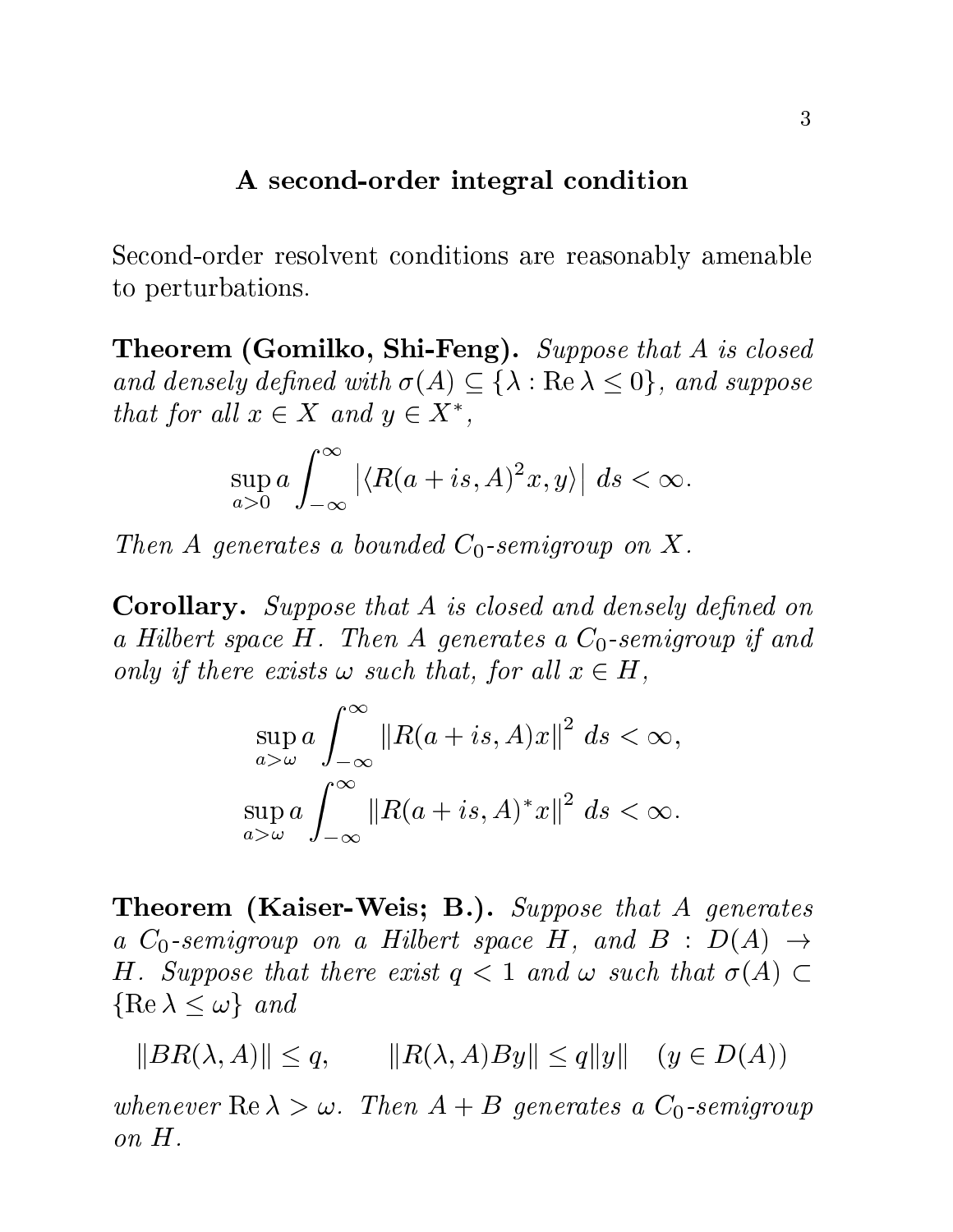# A converse result

Desch and Schappacher showed that their theorem for relatively compact perturbations of holomorphic semigroups does not apply to any other semigroups:

**Theorem.** Suppose that  $A+B$  generates a  $C_0$ -semigroup T for every rank-1 operator  $B: D(A) \to X$  of arbitrarily small A-norm. Then T is holomorphic.

**Sketch of proof.** For each B,  $R(\lambda, A + B)$  is bounded on a right half-plane (depending on  $B$ ). A Baire category argument implies that  $\lambda R(\lambda, A)$  is bounded on a right halfplane.

The argument can be abstracted. Suppose that

- $\bullet$  A is densely defined,
- $C: D(A) \rightarrow X$  is A-bounded,
- $CR(\lambda, A)x$  is bounded in some region for sufficiently many  $x$ ,
- for each B of the form  $Bx = \langle Cx, b^* \rangle a$  with  $||a|| ||b^*||$  arbitrarily small,  $A + B$  satisfies one of a countable family of more or less arbitrary resolvent growth conditions in suitable regions.

Then  $CR(\lambda, A)$  is bounded in one of the regions.

Theorem above remains valid if  $A + B$  generates a "distribution semigroup" in the sense of Lions.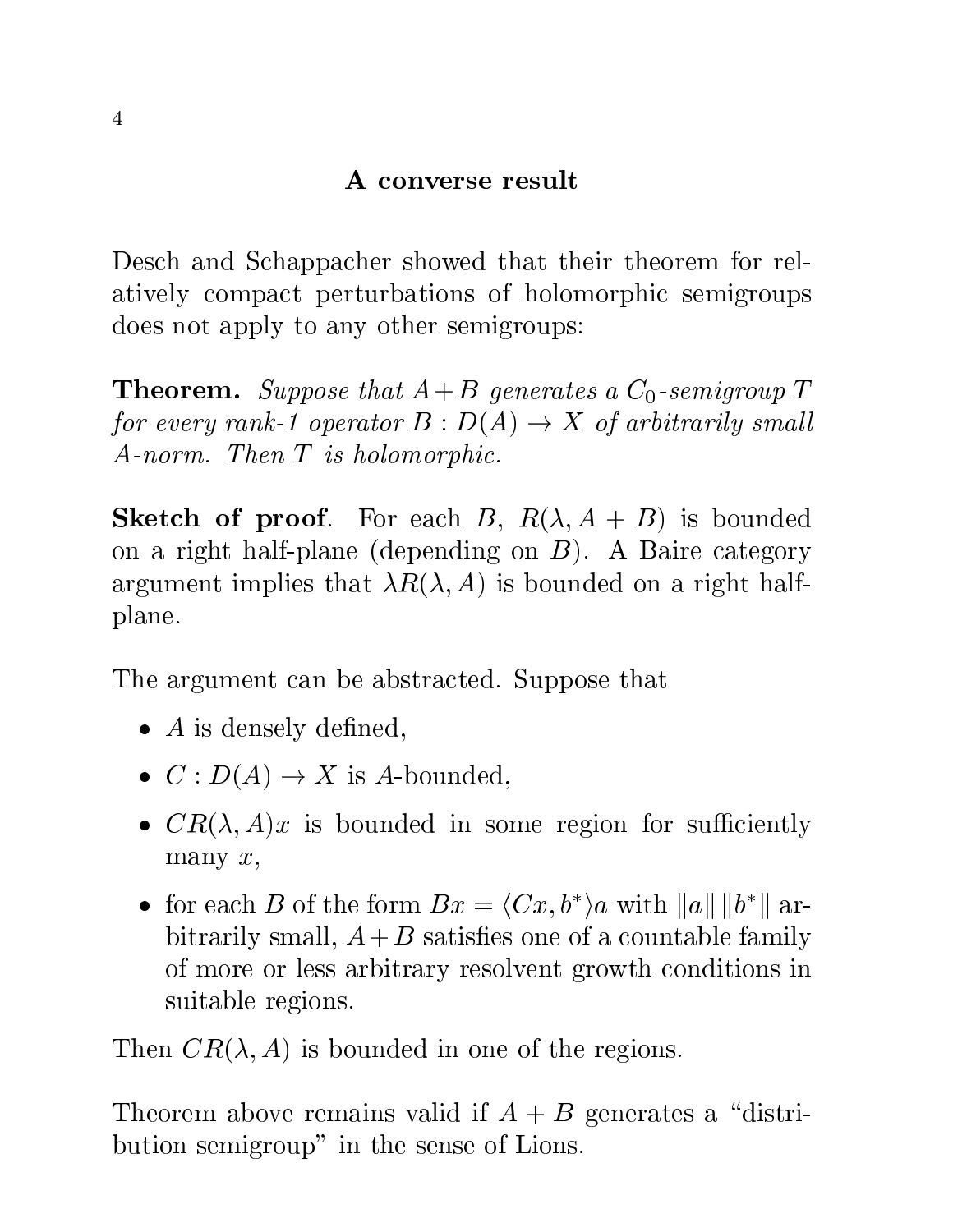#### Cosine functions

Cosine functions are to second-order Cauchy problems as  $C_0$ semigroups are to first-order problems. Thus  $A$  generates a cosine function  $\{C(t): t \geq 0\}$  if and only if

$$
u''(t) = Au(t) \quad (t \ge 0),
$$
  

$$
u(0) = x,
$$
  

$$
u'(0) = 0
$$

is well-posed. The solutions are given by  $u(t) = C(t)x$ , and

$$
R(\lambda^2, A) = \lambda \int_0^\infty e^{-\lambda t} C(t) dt \qquad (\text{Re }\lambda > \omega).
$$

**Example**. Let  $A_0$  generate a  $C_0$ -group  $\{U(t): t \geq 0\}$  and  $A = A_0^2$ . Then A generates a cosine function given by

$$
C(t) = \frac{1}{2}(U(t) + U(-t)).
$$

If A generates a cosine function, then there is a unique "phase" space" W. If  $B: W \to X$  is bounded, then  $A + B$  generates a cosine function.

If X is a UMD-space, then  $W = D((\omega I - A)^{1/2})$  for suitable  $\omega$ . (Fattorini)

**Theorem.** Suppose that A generates a cosine function, and let  $\gamma > \frac{1}{2}$ . Suppose that, for each  $B : D((\omega I - A)^{\gamma}) \to X$ of rank-1 and arbitrarily small norm,  $A + B$  generates an (integrated) cosine function. Then A is bounded.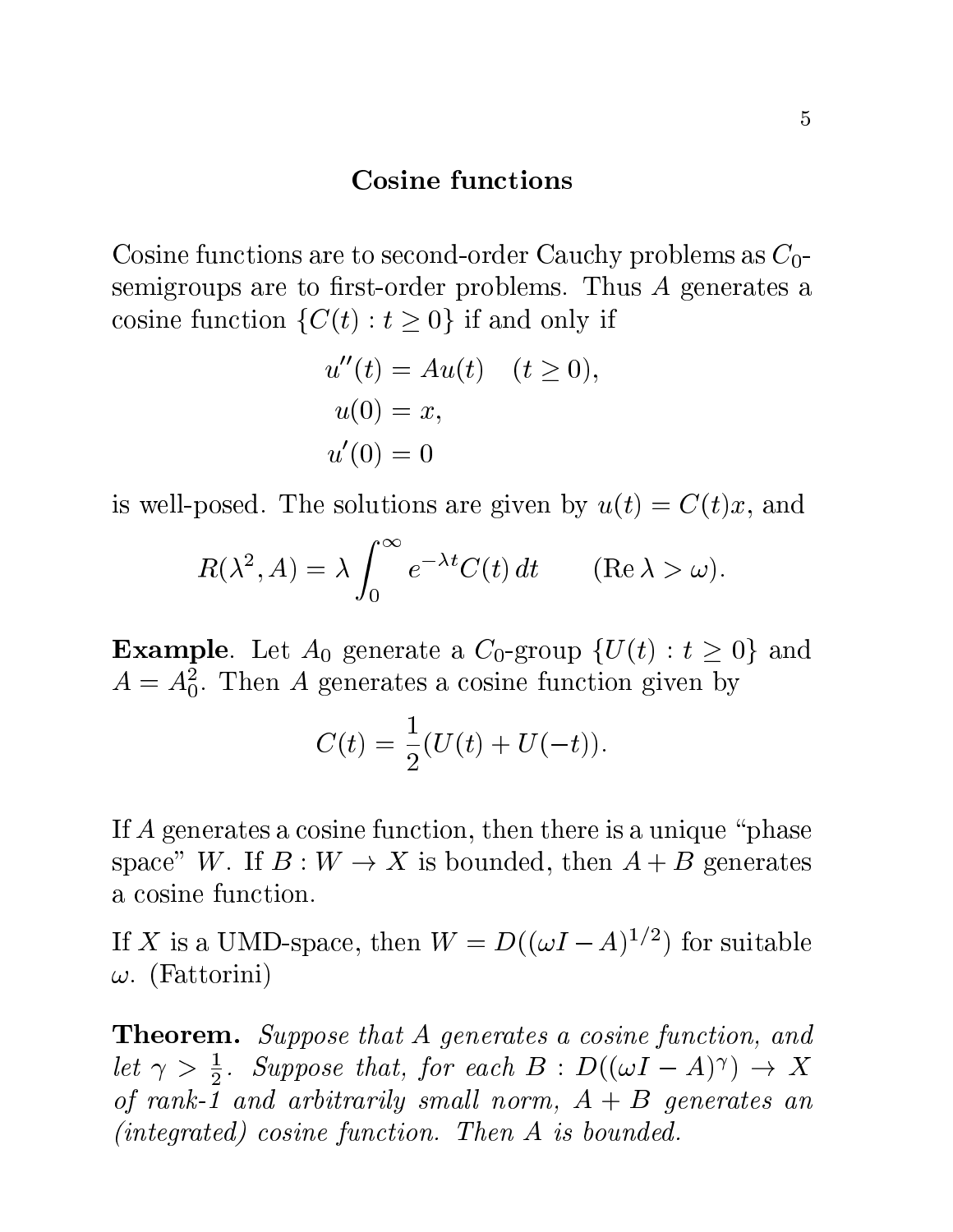# Semigroups and fractional powers

Suppose that A generates a semigroup. Fix  $\gamma \in (0,1)$  and assume that, for each  $B: D((\omega I - A)^{\gamma}) \to X$  (of rank-1 and small norm),  $A + B$  generates a semigroup. Then  $(CP)$ 

 $||R(a + is, A)|| = O(|s|^{-\alpha})$  as  $|s| \to \infty$  for some/all a;

equivalently,

$$
T(t)(X) \subseteq D(A)
$$
 and  $||AT(t)|| = O(t^{-\beta})$  as  $t \downarrow 0$ .

Here  $\alpha$  is approximately equal to  $\gamma$  and  $\beta$  is approximately its reciprocal.

Conversely, suppose that A generates a  $C_0$ -semigroup and satisfies (CP). Let  $B : D((\omega I - A)^{\gamma}) \rightarrow X$  be bounded, where  $0 < \gamma < \alpha$ . Then  $A + B$  generates a  $C_0$ -semigroup  $(via Phillips-Miyadera-Voigt)$  and also satisfies  $(CP)$ .

This is also true if X is a Hilbert space,  $\alpha = \gamma$  and B is finite rank (via Gomilko-Shi-Feng).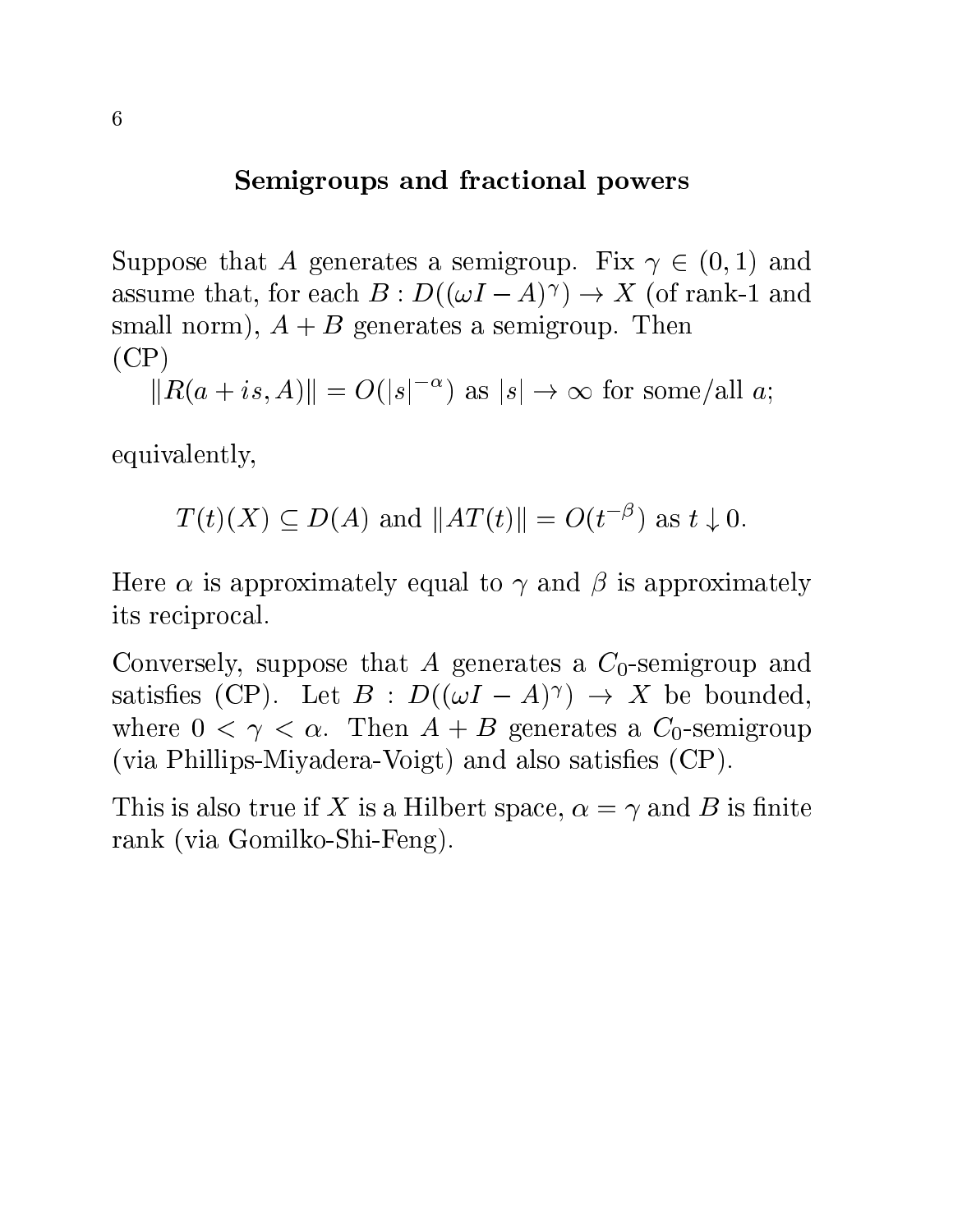# Perturbations of differentiable semigroups

A  $C_0$ -semigroup T is eventually differentiable if it is normdifferentiable on  $(t_0,\infty)$  for some  $t_0 \geq 0$ ; equivalently,  $T(t)$ maps X into  $D(A)$  for  $t > 0$ ; i.e., mild solutions of the homogeneous Cauchy problem become classical solutions.

T is immediately differentiable if  $t_0 = 0$ .

Phillips asked: If A generates an immediately differentiable semigroup and  $B \in \mathcal{B}(X)$  is the semigroup generated by  $A + B$  eventually differentiable?

Pazy:  $T$  is eventually/immediately differentiable if and only if  $||R(\lambda, A)|| \leq C|\lambda|^m$  in an exponential region  $|y| \geq ce^{-bx}$ , for some/all  $b > 0$ .

Hence, Phillips's question has a positive answer when  $||R(\lambda, A)|| \to 0$  as  $|\operatorname{Im} \lambda| \to \infty$  in an exponential region.

Renardy showed that the answer to Phillips's question is negative.

In fact,

 $A + B$  generates an eventually differentiable semigroup for every  $B \in \mathcal{B}(X)$  in a uniform way

if and only if

 $||R(\lambda, A)|| \to 0$  as  $|\operatorname{Im} \lambda| \to \infty$  in an exponential region.